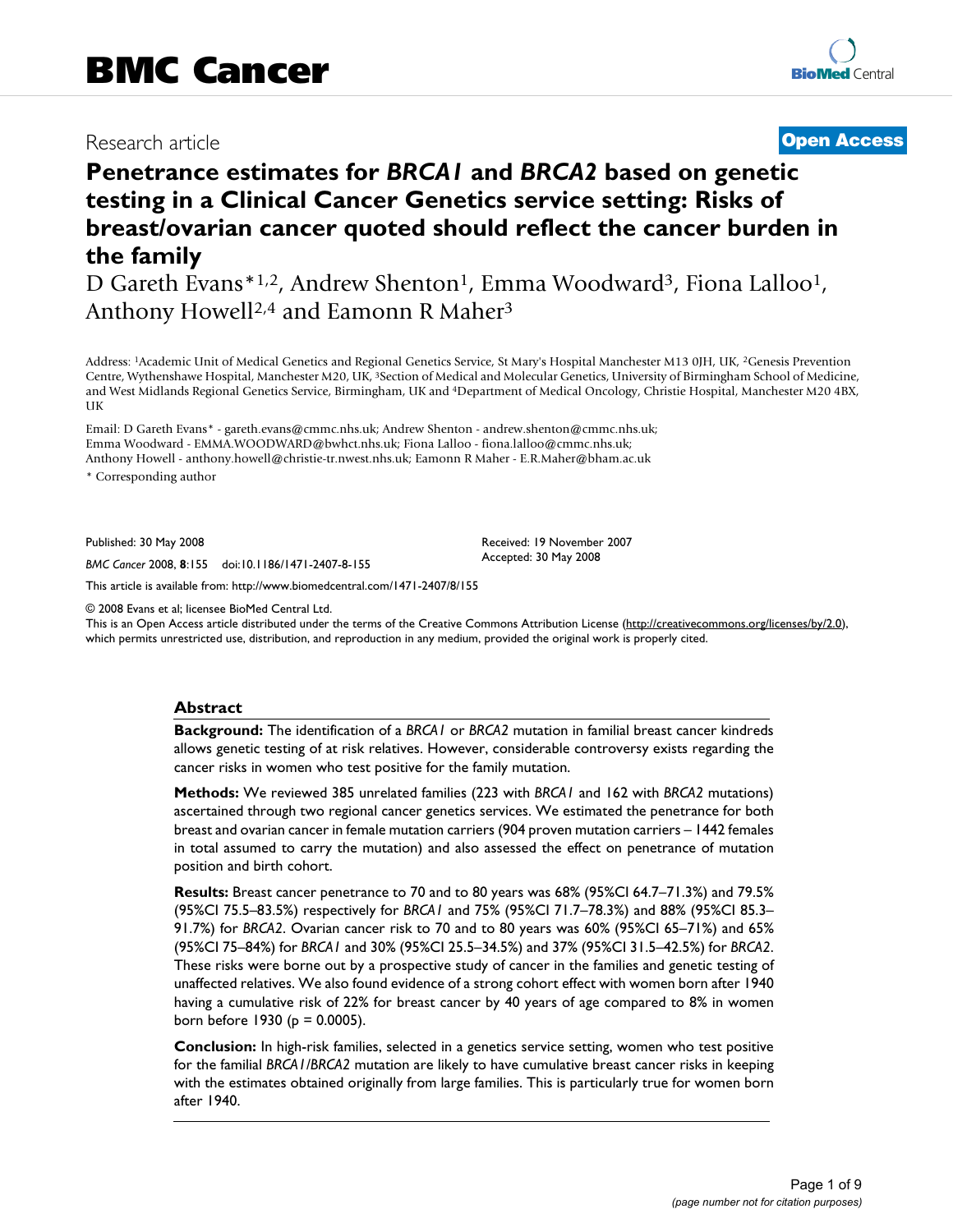### **Background**

Since the identification of the *BRCA1* [1] and *BRCA2* [2] genes a great deal of debate has focussed on the issue of breast and ovarian cancer risk associated with mutations in these genes. It is clear that calculated cancer risks are dependent on the method of ascertainment of the families studied. Thus, breast cancer risks in large familial breast cancer kindreds with *BRCA1/BRCA2* mutations are substantially higher than risks derived from population based studies [3,7,8]. In the high-risk families that recruited to the Breast Cancer Linkage Consortium (BCLC) cohort, *BRCA1* and *BRCA2* mutations were estimated to cause a cumulative lifetime risk of breast cancer at age 70 years of 85–87% and 77–84% respectively [3,7,8]. However, estimates of breast cancer risks to age 70 years of age derived from previous population based studies to date are much lower at 28–60% [4-6] for *BRCA1*, and lower still for *BRCA2*. It has been suggested that even these studies may overestimate the effect of the *BRCA1/2* mutation alone [9]. Whilst there is some evidence of variation of cancer risk by position of mutation within each gene [10-12], more variation occurs between families with the same mutation. Therefore it is likely that a substantial proportion of the breast cancer risk in strong familial clusters with a *BRCA1/2* mutation (the group of families that are usually seen by a Cancer Genetics Service), might be contributed to by modifier genes [13]. Optimum clinical practice requires, that the cancer risks provided to families undergoing genetic testing are appropriate to the setting in which the mutation was detected. To determine the most appropriate risks for women attending clinical cancer genetics services we determined the cumulative risks of breast and ovarian cancer for 385 families with pathogenic *BRCA1*/2 mutations identified in North West and Central England covering a population of 10 million.

### **Methods**

#### *Index cases and relatives*

Breast and ovarian cancer families have been tested for *BRCA1/2* mutations (using a whole gene analysis including a test for large deletions) since 1996 in the overlapping regions of Manchester and Birmingham in midnorth England. All genetic testing is undertaken with informed consent and consent is also taken to confirm cancer diagnosis. The study was carried out with Local Ethical committee approval. Women who attend the specialist genetic clinics in these regions with a family history of breast/ovarian cancer have a detailed family tree elicited with all first, second and if possible third degree relatives recorded. If a *BRCA1/2* mutation is identified, further extensive attempts are made to ensure that all individuals at risk of inheriting the family mutation are represented on the pedigree. All cases of breast or abdominal cancers are confirmed by means of hospital/pathology records, from the Regional Cancer Registries (data available from

1960) or from death certification. Once a family specific pathogenic *BRCA1/2* mutation is identified predictive testing is offered to all blood relatives. Where possible all affected women with breast/ovarian cancer are tested to establish the true extent of *BRCA1/2* involvement in the family. In many large families it is possible to establish "obligate" gene carriers by testing for the same mutation in different branches of the family, thereby establishing that intervening relatives carry the same mutation.

All female *BRCA1/2* mutation carriers identified were included in this study, and their details, those of all tested relatives and first-degree untested female relatives were entered onto a Filemaker Pro 5 database. The initial individual in which a mutation was identified was designated the "index" case, with all other individuals being classified as to their position in the pedigree compared to a proven mutation carrier. All women reaching 20 years were entered if untested for a mutation. The exception was mothers of a mutation carrier when it was clear that the mutation was paternally inherited. 385 index cases were studied and from these extended pedigrees information on a total of 2466 females was collected. Information was entered on date of birth, date of last follow up, breast cancer status, ovarian cancer status, dates of diagnoses and date of death (if applicable), gene mutation carried in the family, their relationship to a known mutation carrier and their mutation status and date at which testing took place.

The proportions of unaffected first-degree relatives (FDRs) testing positive or negative was derived for each age cohort. Figures from this were used to estimate the proportion of untested relatives that were likely to test positive in each age group. The proportion of untested FDRs with breast or ovarian cancer that were likely to test positive was similarly estimated from testing that had taken place in each family. Penetrance analysis was performed by including all mutation positive individuals and appropriate numbers of untested FDRs on a proportional basis. Kaplan Meier curves were derived for breast and ovarian cancer incidence for each gene and by dividing each gene into the previously identified ovarian cancer cluster region (OCCR): exon 11 (nucleotides 2401–4190) for *BRCA1* and exon 11 (nucleotides 3035–6629) for *BRCA2*. For *BRCA1* we used the nucleotide range identified by the BCLC [11], although this is not traditionally called an OCCR it is the region published as having the greatest proportional risk of ovarian cancer. Individuals were censored at age of death, age of last follow up, age at appropriate cancer or age at appropriate risk reducing surgery (oophorectomy for ovarian cancer, mastectomy and oophorectomy for breast cancer). The Manchester scoring system was used to assess the strength of the breast/ovarian cancer history [14]. This system was devised to assess the likelihood of a BRCA1/2 mutation and scores breast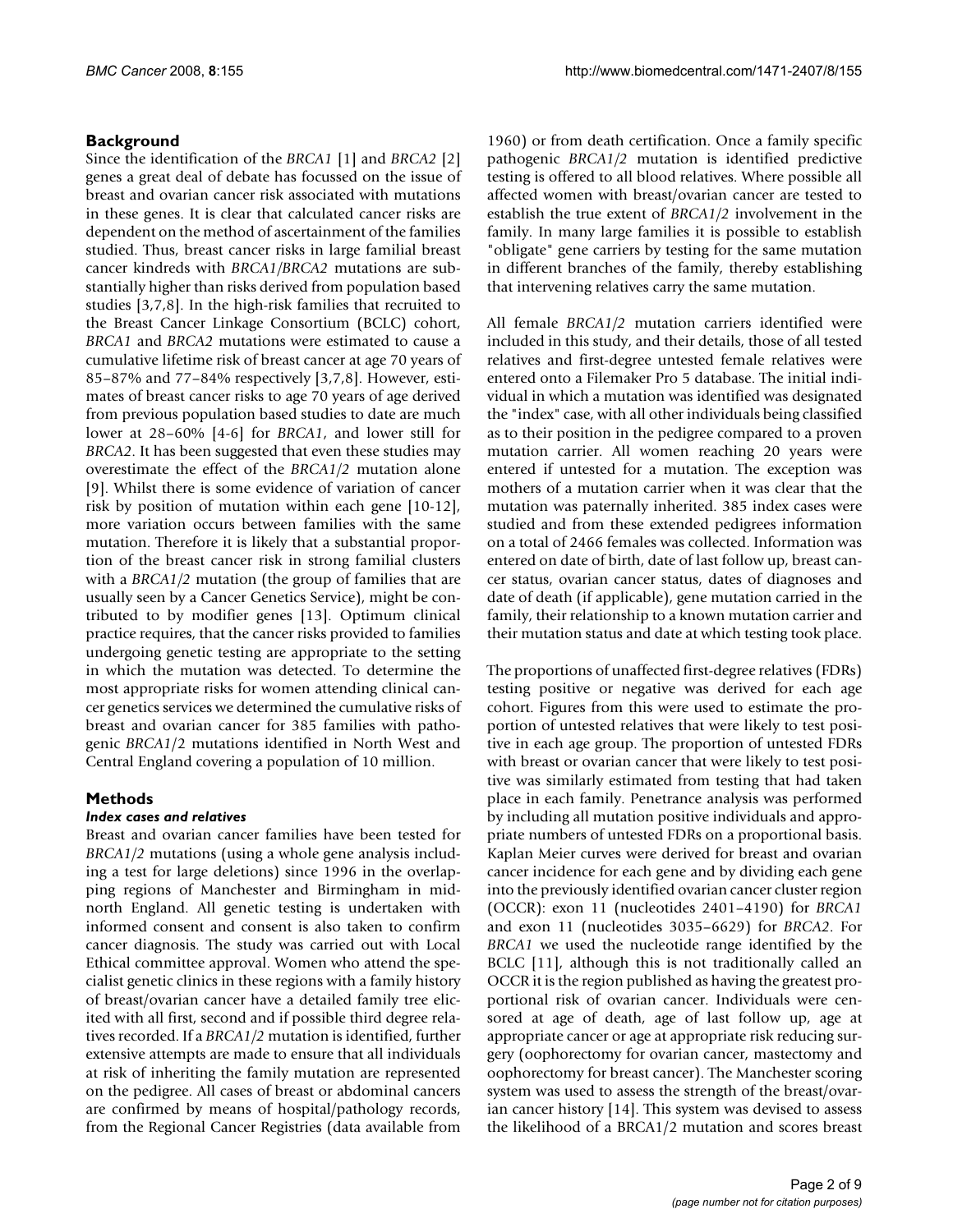and ovarian cancers individually in the family, giving a higher score the younger the age at diagnosis [14]. A combined score of 20 reflects a 20% likelihood of identifying a BRCA1/2 mutation.

#### **Results**

The 385 families consisted of 223 apparently unrelated *BRCA1* and 162 *BRCA2* families. Mutations were spread throughout the *BRCA1* and *BRCA2* genes with the commonest mutation being the Jewish exon 2 185 DelAG (31 families). There were also 20 families with single or multiple exon deletions or duplications in *BRCA1* and 6 in *BRCA2*. These families contained 904 proven female mutation carriers (526 in *BRCA1*; 378 in *BRCA2*). There were 992 female FDRs of unknown mutation status: 554 in *BRCA1*; 438 in *BRCA2* kindreds. Of these 244 had been diagnosed with breast cancer, 88 with ovarian cancer and 14 with both. 21/206 (10%) FDRs with breast cancer tested negative for the family mutation, but only 1/101 FDRs with ovarian cancer. The age distribution of the breast cancer cases testing negative for the mutation was identical to those testing positive. We therefore assumed that every tenth untested FDR with breast cancer (only) was negative for the mutation in each gene. All 21 individuals testing negative for the family mutation were also negative for the 1100delC mutation in CHEK2. As 99% of the ovarian cancers tested were positive we assumed that all FDRs with ovarian cancer were positive. The results for predictive testing of unaffected females for each gene are shown in Table 1. We assumed that similar proportions of untested unaffected female relatives would test positive for each gene. We therefore stratified these relatives by age and excluded an increasing proportion of the relatives as indicated for each age group. For the age group of 60 years and over we assumed that 10% would be positive for *BRCA1* and 20% for *BRCA2*.

The proportion testing positive for each gene with Manchester scores [14] above and below 20 and 23 are presented in Table 2. This shows a substantial effect of cancer burden for *BRCA2* with high-risk families (scores above 20 points) having a much lower proportion of positive predictive tests after 50 years.

Overall, of the FDRs of unknown mutation status, 92/92 with ovarian cancer, 220/244 with breast cancer and 234/ 648 unaffected FDRs were included in the analysis. In total this amounted to 839 actual and presumed carriers for *BRCA1* and 603 actual and presumed carriers for *BRCA2*. There were 243/839 (29%) *BRCA1* individuals with ovarian cancer compared to 64/603 (11%) female *BRCA2* carriers. 411/839 (49%) *BRCA1* carriers and 355/ 603 (59%) *BRCA2* carriers had developed breast cancer. Penetrance estimates for each gene are shown (Table 3; Figures 1, 2) for breast and ovarian cancer. The curves were remarkably similar for each gene, with breast cancer penetrance to 70 and 80 years of 68% (95%CI 65–71%) and 79.5% (95%CI 75–84%) for *BRCA1* and 74% (95%CI 71–77%) and 88% (95%CI 85–91%) for *BRCA2*. Ovarian cancer risk to 70 and 80 years was 60% (95%CI 65–71%) and 65% (95%CI 75–84%) for *BRCA1* and 30% (95%CI 25.5–34.5%) and 37% (95%CI 31.5–42.5%) for *BRCA2*. The penetrance for ovarian cancer was significantly higher for *BRCA1* (p < 0.0001), but breast cancer incidence for *BRCA2* was borderline significantly higher than for *BRCA1* ( $p = 0.09$ ). Indeed breast cancer penetrance estimates for *BRCA2* after 60 years were significantly higher as was overall penetrance including the index case ( $p = 0.02$ ). There was no significant effect of ovarian cancer cluster regions (OCCR, nucleotides 2401– 4190 *BRCA1* and nucleotides 3035–6629 in *BRCA2*) for either gene with lifetime ovarian cancer risks (to 80 years) of 65% for 573 *BRCA1* carriers outside the OCCR and 70% for 266 women with mutations within the OCCR (p = 0.18). Similarly there was no effect of position for *BRCA2* with lifetime risks of 37% for 373 *BRCA2* carriers outside the OCCR and 41% for 230 *BRCA2* women with OCCR mutations ( $p = 0.17$ ). There was a 10% higher

| Predictive<br>test result<br>By age | <b>BRCAI</b><br>$+ve$ | <b>BRCAI-ve</b> | <b>Number</b><br>positive<br><b>BRCAI</b> | <b>BRCAI</b><br>untested | <b>BRCA2</b><br>$+ve$ | BRCA2-ve       | Number<br>positive<br>BRCA <sub>2</sub> | BRCA <sub>2</sub><br>untested | Proportion<br>positive<br><b>BRCAI</b><br>assumed | Proportion<br>positive<br>BRCA <sub>2</sub><br>assumed |
|-------------------------------------|-----------------------|-----------------|-------------------------------------------|--------------------------|-----------------------|----------------|-----------------------------------------|-------------------------------|---------------------------------------------------|--------------------------------------------------------|
| $18-30$ yrs                         | 28                    | 34              | 28/62<br>(45%)                            | 41                       | 18                    | 9              | 18/37<br>(48%)                          | 34                            | 50%                                               | 50%                                                    |
| $30 - 39$ yrs                       | 51                    | 42              | 51/93<br>(55%)                            | 78                       | 50                    | 4 <sub>1</sub> | 50/91<br>(55%)                          | 64                            | 50%                                               | 50%                                                    |
| $40 - 49$                           | 22                    | 44              | 22/66<br>(33%)                            | 57                       | 34                    | 27             | 34/61<br>(56%)                          | 49                            | 33%                                               | 50%                                                    |
| $50 - 59$                           | 10                    | 19              | 10/29<br>(34%)                            | 43                       | 4                     | 21             | 14/35<br>(40%)                          | 59                            | 33%                                               | 40%                                                    |
| $60+$                               | 2                     | 24              | 2/26(8%)                                  | 60                       | 4                     | 19             | $4/23$ (17%)                            | 69                            | 10%                                               | 20%                                                    |
| Total                               | 113                   | 163             | 103/266                                   | 279                      | 110                   | 127            | 110/240                                 | 247                           |                                                   |                                                        |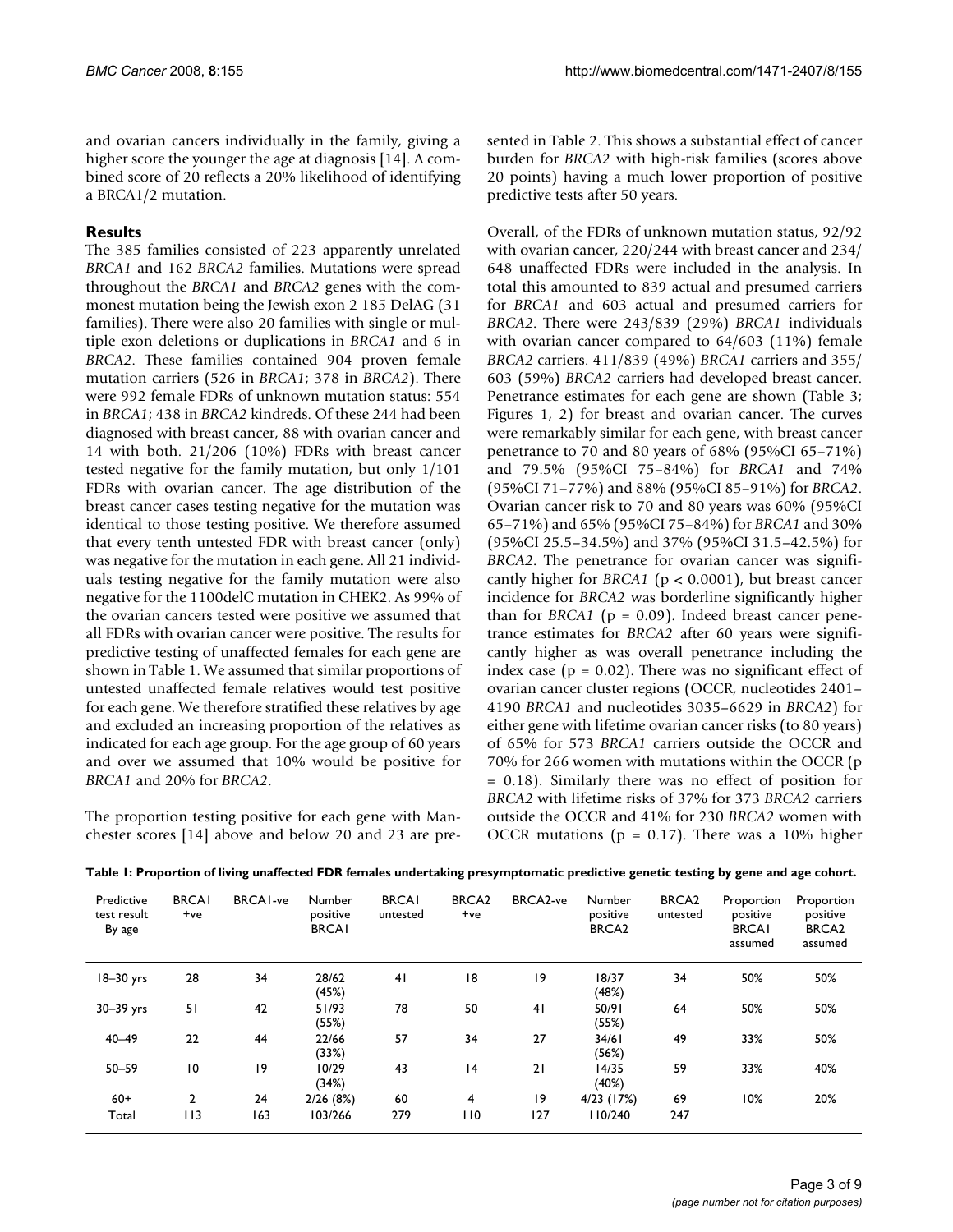**Table 2: Proportion of predictive tests positive in unaffected FDR women >50 years of age by family Manchester score for each gene**

| Manch score predictives                                                           | Above or $=$                                                           | Below                                                                 |
|-----------------------------------------------------------------------------------|------------------------------------------------------------------------|-----------------------------------------------------------------------|
| (score)<br>BRCA2 > 50 (23)<br>BRCA2 > 50 (20)<br>BRCAI >50 (23)<br>BRCAI >50 (20) | % positive<br>9/37(24%)<br>$10/44$ (23%)*<br>7/33(21%)<br>8/39 (20.5%) | % positive<br>9/24(37.5%)<br>$8/17(47%)$ *<br>5/20 (20%)<br>4/14(29%) |
|                                                                                   |                                                                        |                                                                       |

\*chi square for difference  $3.48$ ;  $p = 0.07$ 

cumulative incidence at most ages for breast cancer in those outside the *BRCA2* OCCR, although lifetime risk was little different at 90% and statistical significance was not reached ( $p = 0.07$ ). No such difference was seen for *BRCA1* with virtually identical incidence curves ( $p =$ 0.25). DCIS was included as breast cancer. However, this only amounts to 1% of *BRCA1* breast cancers and 2% for *BRCA2*. It is likely that nearly all of these would have become invasive as only 1/16 occurred after 60 years of age. Tamoxifen is not licensed in the UK for prevention. Only 23 mutation carriers took tamoxifen as part of the IBIS1 prevention trial and this is unlikely to have materially changed the penetrance estimates.

An estimate for breast cancer penetrance was also made for each 10–20 year birth cohort. A highly significant difference was identified with those born after 1960 having a breast cancer risk to 40 years of age of 40% compared to only 7.5% for those with a year of birth between 1900 and 1920 (Figure 3: p < 0.00001). However, after exclusion of the index case the cumulative risk to 40 years dropped to between 21–23% for the birth cohorts after 1940. This was, nonetheless still a highly significant trend  $(p =$ 0.0005). After exclusion of the index case there was no significant birth cohort effect observed for ovarian cancer (p = 0.086). To assess the earlier age at breast cancer diagnosis on life expectancy we carried out a Kaplan-Meier survival analysis on the birth cohorts, again excluding the index case. There was no significant difference in survival from birth (Table 4; log rank df 6,  $p = 0.07$ ), although there was a trend to better survival in the earlier birth cohorts. Indeed if the index case was included 21/83 (25%) index cases post birth year 1960 had died by 45 years of age, equivalent to a cumulative mortality of 35% to that age.

Breast cancer incidence was also assessed after family ascertainment. Incidence figures for breast/ovarian cancer are shown in Table 5. These reflect the incidence in unaf-



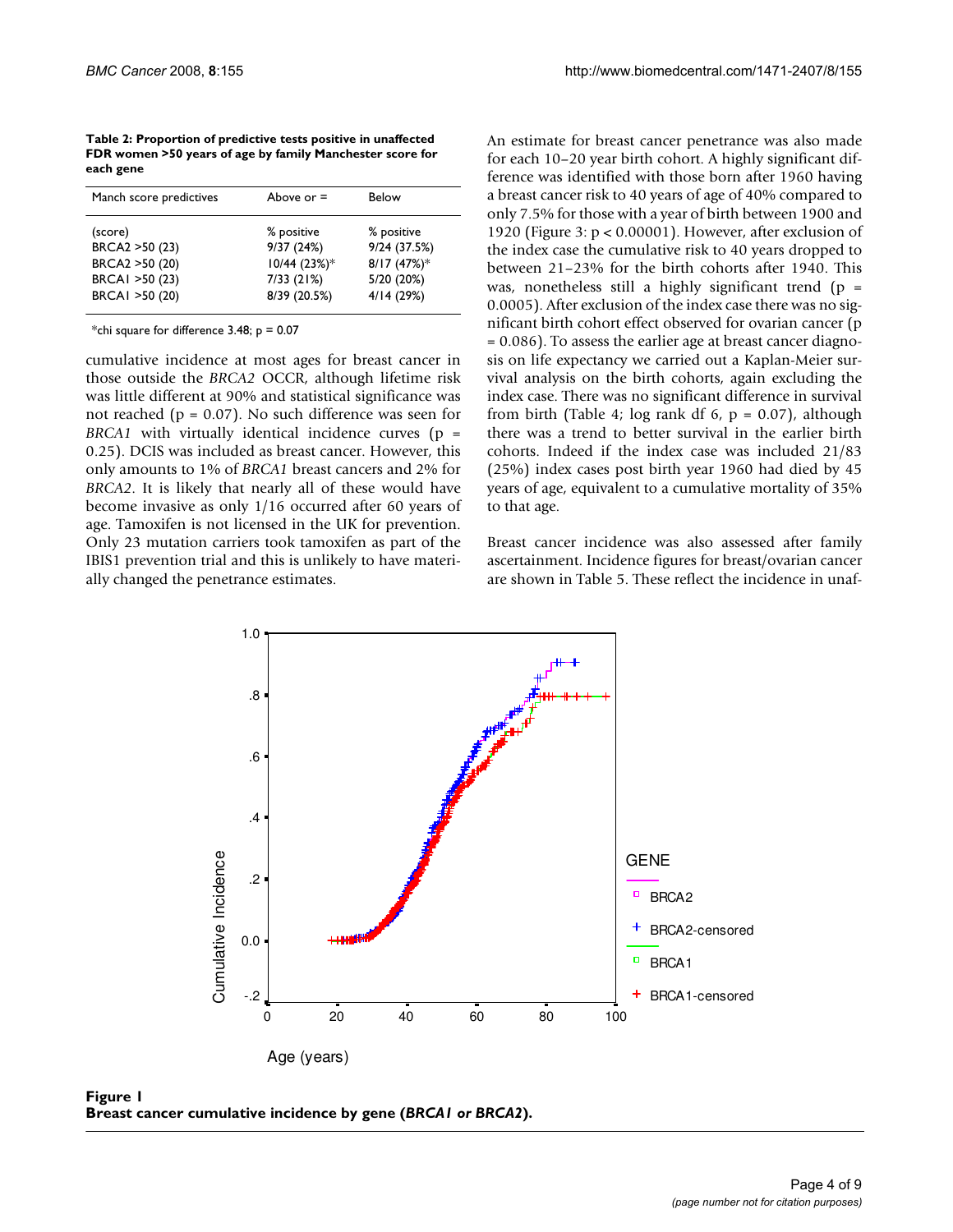

**Figure 2 Ovarian cancer cumulative incidence by gene (***BRCA1 or BRCA2***).**

fected women at the time of family ascertainment and follow up was censored at the time of risk reducing surgery (oophorectomy/mastectomy). As the index case was used to identify the mutation usually on surveillance the incidence rates for these cases are artificially high. Excluding the index cases there was an incidence of 2.5–2.7 per thousand for breast cancer in proven carriers. Even including 40% of the follow up time and 80% of the breast cancers from the FDR unknown category (Tables 1 and 2), this still gave an annual incidence of breast cancer of 1.98% for both *BRCA1/2* mutation carriers (38/1917; 35/ 1763.6). An annual rate of 2% averaged over the risk period of 30–79 years would if anything indicate a higher risk than those indicated by the Kaplan-Meier analysis.

#### **Discussion**

We present data on a large cohort of women identified as carriers or presumed carriers of *BRCA1* and *BRCA2* mutations in a large proportion of the UK population. The penetrance estimates derived from these women are very similar to those derived from the BCLC cohort of high-risk families with lifetime risks of breast cancer of close to 85% for both genes [3,7,8]. The estimate of ovarian cancer was also very similar with risks to 70 years of 60% for *BRCA1* carriers and 33% as opposed to 27% [3] for *BRCA2* carri-

|  |  |  | Table 3: Penetrance for breast and ovarian cancer by age for BRCA1 and BRCA2. |
|--|--|--|-------------------------------------------------------------------------------|
|  |  |  |                                                                               |

| Cancer risk to age | <b>BRCAI</b> Breast (se) | BRCA2 Breast (se) | BRCAI Ovary (se) | BRCA2 Ovary (se) |
|--------------------|--------------------------|-------------------|------------------|------------------|
| 30                 | 2%                       | 2.5%              |                  |                  |
| 40                 | $16.5\%(0.015)$          | $17\%(0.019)$     | 3% (0.007)       |                  |
| 50                 | 48%(0.023)               | 42%(0.027)        | $21\%(0.02)$     | 4% (0.012)       |
| 60                 | 55%(0.027)               | $63\%(0.031)$     | 40%(0.024)       | $16\% (0.03)$    |
| 70                 | 68% (0.033)              | 75%(0.033)        | 60% (0.037)      | 30% (0.046)      |
| 80                 | 79.5% (0.04)             | 88%(0.037)        | 65% (0.042)      | 37% (0.056)      |

se-standard error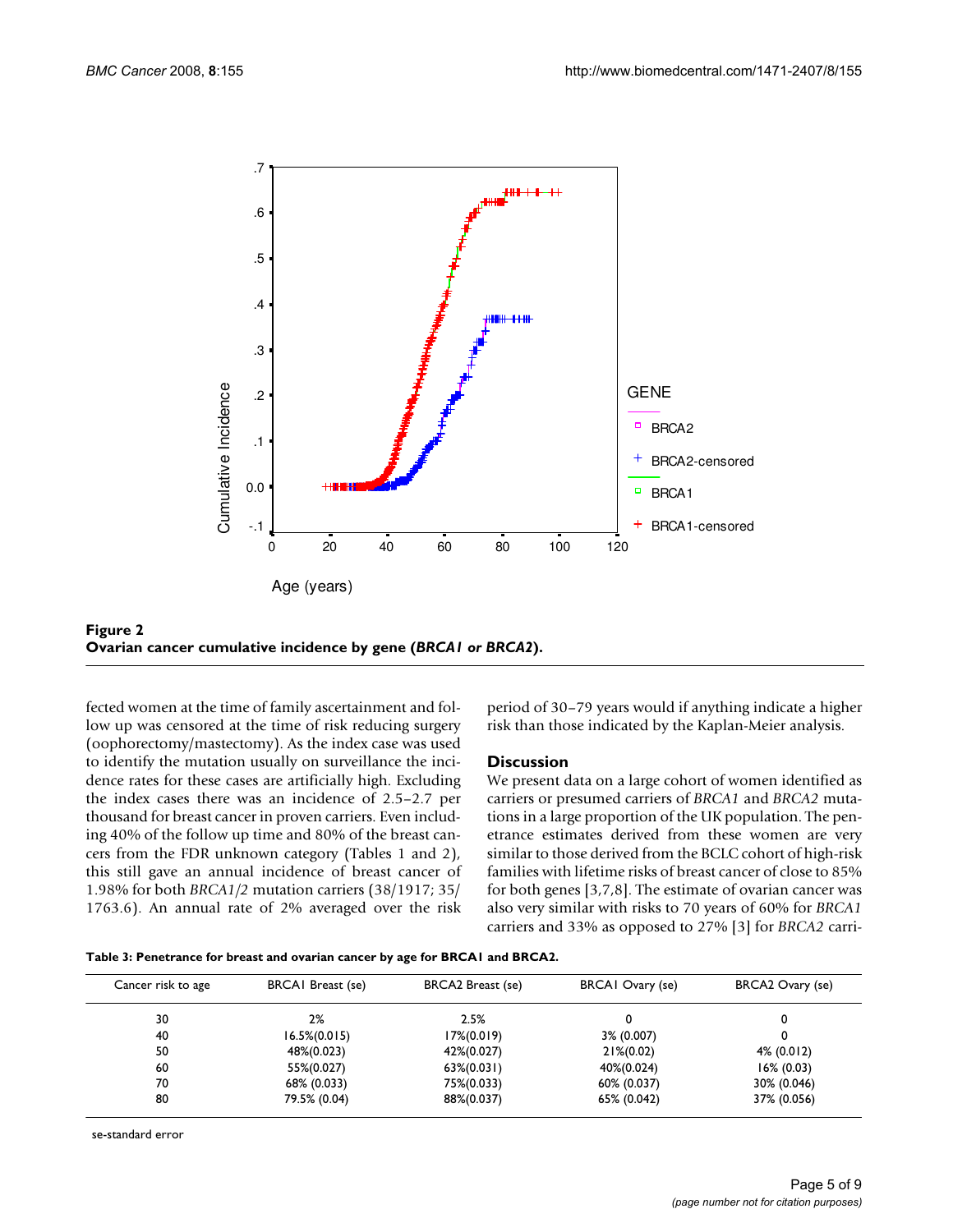

#### Cumulative risk of breast cancer by age cohort for **Figure 3** *BRCA1* and *BRCA2* combined after exclusion of the index case

**Cumulative risk of breast cancer by age cohort for** *BRCA1* **and** *BRCA2* **combined after exclusion of the index case.** Risk to 40 years: Group 1 (birth year <1900; n = 45) 4%; Group 2 (1900–1920; n = 154) 8%; Group 3 (1920–1930; n = 154) 10%; Group 4 (1930–1940; n = 124) 17%; Group 5 (1940–1950; n = 162) 21%; Group 6 (1950–1960; n = 265) 23%; Group 7 (1960+; n = 276) 22%. Log rank (df 6) 153; p = 0.0005.

ers. It is possible that the higher overall breast cancer estimates for *BRCA2* were related to competing mortality from ovarian cancer. Many risk factors for breast and ovarian cancer are similar (early menarche, late menopause, nulliparity) and women with these may have died from ovarian cancer before they developed breast cancer. This effect would be more prominent for *BRCA1* and would potentially explain the higher breast cancer penetrance for *BRCA2*. The ratio of those testing positive:negative for the BRCA mutation whilst still unaffected also gives support to high penetrance. Of those women without an affected daughter, <10% of those aged over 60 years, tested positive for *BRCA1* and <20% for *BRCA2*. The figures over 60 years are, nonetheless based on small numbers. The earlier drop in positive:negative ratio for *BRCA1* almost certainly represents a higher combined risk of both breast

**Table 4: Survival analysis from birth,** *BRCA1* **and** *BRCA2* **combined for each birth cohort, index case excluded**

| % died from<br>birth to age | $<$ 1900 (n = 45) | 1900-1919<br>$(n = 154)$ | $1920 - 1929$<br>$(n = 154)$ | 1930-1939<br>$(n = 124)$ | $1940 - 1949$<br>$(n = 158)$ | 1950-1959<br>$(n = 162)$ | $1960+ (n = 276)$ |
|-----------------------------|-------------------|--------------------------|------------------------------|--------------------------|------------------------------|--------------------------|-------------------|
| 45 years                    | 15%               | 14%                      | 17%                          | 17%                      | 21%                          | 15%                      | 17%               |
| 60 years                    | 42%               | 56%                      | 57%                          | 62%                      | 56%                          |                          |                   |
| 70 years                    | 73%               | 74%                      | 77%                          | 85%                      |                              |                          |                   |

Log Rank 11.53 df6 p = 0.07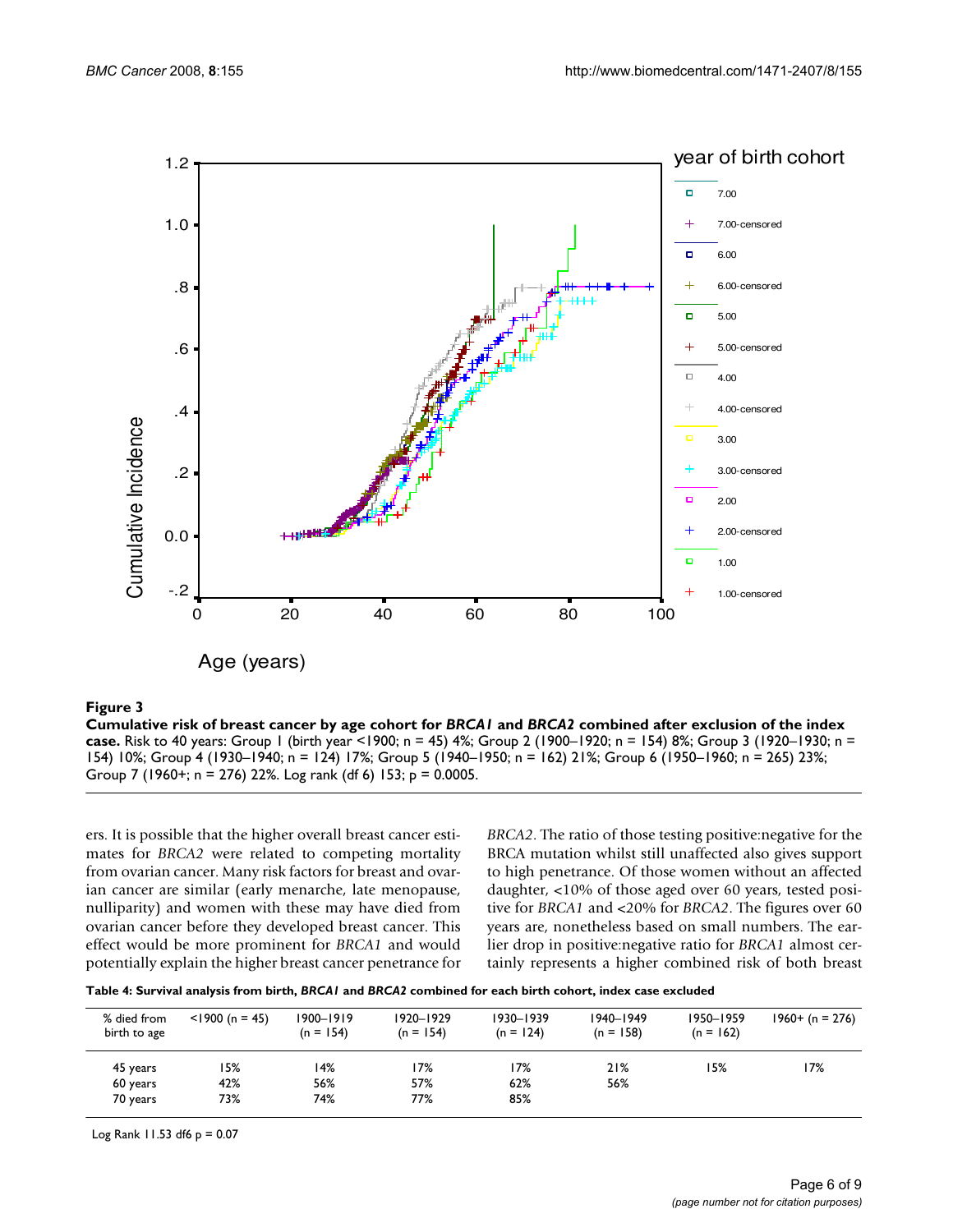|                                     | Number of<br>women | Years f/u<br>(Breast ca) | Cancers | Rate (%/Year) | Number of<br>women | Years f/u<br>(ovarian ca) | Cancers         | Rate |
|-------------------------------------|--------------------|--------------------------|---------|---------------|--------------------|---------------------------|-----------------|------|
| <b>BRCAI</b> Carriers               | 256                | 1522.33                  | 65      | 4.27          | 403                | 2256.13                   | 37              | 1.64 |
| <b>BRCAI FDR</b><br>unknown         | 34 I               | 1988.07                  | 3       | 0.65          | 355                | 2049.42                   | 6               | 0.29 |
| <b>BRCAI</b> Index                  | 87                 | 399.49                   | 37      | 9.3           | 194                | 977.35                    | 24              | 2.5  |
| <b>BRCAI</b> Carriers<br>less index | 159                | 1122.33                  | 28      | 2.5           | 209                | 1278.78                   | $\overline{13}$ | 1.01 |
| <b>BRCA2 Carriers</b>               | 210                | 1210.41                  | 61      | 5.0           | 363                | 2235.14                   | 12              | 0.54 |
| <b>BRCA2 FDR</b><br>unknown         | 324                | 2096.93                  | 12      | 0.57          | 345                | 2187.04                   | 4               | 0.19 |
| <b>BRCA2</b> Index                  | 66                 | 285.59                   | 36      | 12.6          | 175                | 966.69                    | 9               | 0.93 |
| <b>BRCA2 Carriers</b><br>less index | 144                | 924.82                   | 25      | 2.7           | 363                | 1268.45                   | 3               | 0.24 |

**Table 5: Breast and ovarian cancers occurring after the family was referred to the genetics centre.**

Censored if affected with relevant cancer prior to date of referral and at RRS, relevant cancer diagnosis, or date of last follow up.

The index case was used to identify the mutation. Women were censored at time of risk reducing surgery.

and ovarian cancer to 50 and 60 years. Another supportive feature is shown in Table 2. The typical families tested in our centre have a Manchester score of 20+ reflecting multiple early onset breast and/or ovarian cancer in the family. The less "high" risk clusters as evidenced by lower Manchester scores had a higher proportion testing positive >50 years. This suggests that Manchester score could be used as a bench-mark to predict penetrance particularly in *BRCA2* families. Whilst all attempts to assess penetrance have their inherent biases and assumptions this cannot be said of the results of presymptomatic testing. The only potential bias would be if women had an inkling that they would test positive or negative prior to coming forward. This is not borne out by our results particularly accounting for Manchester score.

The previously reported positional effect of mutations for both *BRCA1* and *BRCA2* is not borne out by our analysis. No substantial effect of increased risk of ovarian cancer was seen in the respective ovarian cluster regions of each gene and only a borderline significant reduction of breast cancer risk was seen for *BRCA2*. Much of the OCCR association has been based on ratios of breast to ovarian cancer [10] or on the presence or not of ovarian cancer in the family [11]. Even this reliance on the presence of ovarian cancer for *BRCA2* has been questioned by the report of 58% of *BRCA2* related ovarian cancer families having mutations outside the OCCR [12]. Although the BCLC study on *BRCA1* positional effect [10] included 356 families compared to our 223 families no absolute estimate of penetrance was made. Whilst the breast cancer incidence was lower in the central portion of the gene (nucleotides 2401–4190) (RR 0.71) in their analysis it was not possible to derive absolute risk figures for each portion of the gene. Additionally it is likely that our more extensive testing of unaffected relatives may provide a more accurate overall picture as reported here. Accurate estimates of cancer risk are essential for families and individuals undertaking genetic testing. Based on our analysis, it is questionable whether any account should be taken of the OCCR in each gene or indeed any substantial positional effect in genetic counselling.

It is also clear that for individuals undertaking predictive genetic testing in the context of families ascertained from cancer genetic clinics as opposed to population testing that risk figures similar to those derived in our study or the BCLC is quoted in our own clinics and we recommend that penetrance estimates are derived for the population being counselled. Our data are nonetheless at variance to a similar analysis carried out in North America [15]. A series of 1948 families were tested for mutations in *BRCA1*/2 in eight centres. 283 families with *BRCA1* mutations were identified and 143 in *BRCA2*. The authors used statistical modelling to arrive at penetrance figures by 70 years of 46% (95%CI 39–54%) for *BRCA1* and 43% (95%CI 36–51%) for *BRCA2*. The authors did not appear to take advantage of any further testing of relatives in the family. Whilst they corrected for potential ascertainment bias, they did not allow for the effects of modifier genes in these families and purely looked at attributable risk from *BRCA1* and *BRCA2* mutations alone. This was based on the apparent lack of heterogeneity in another study of Jewish families from North America [16]. What is particularly concerning is the risk attributed to "non mutation carriers" to 70 years. A figure of 5% as a general population risk for breast cancer may have been correct 20–30 years ago, but is certainly not the risk faced by women in the US or the UK today. Breast cancer risk to age 70 is 7.6% in the UK [17] and nearer 8% in the US. A correction for this difference might give penetrance figures of nearer 74% for *BRCA1* and 69% for *BRCA2*. The decision not to include any adjustment in these families for the effects of modifier genes is questionable. The difference in penetrance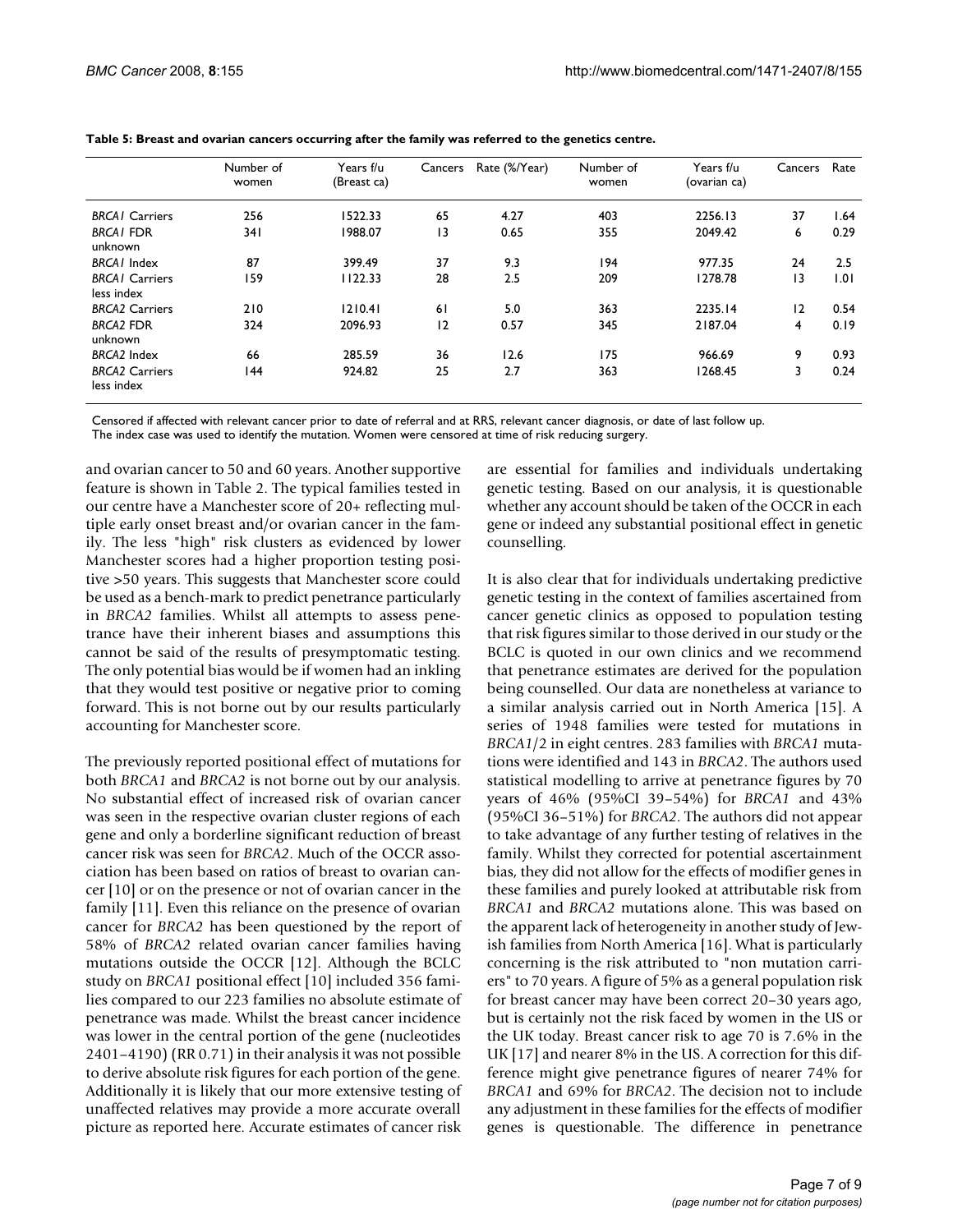obtained from the BCLC and from population studies strongly suggests the presence of additional genetic factors in high-risk families. We have recently reported that those testing negative for a family BRCA mutation are still at 3 fold relative risk of breast cancer [13]. This phenocopy effect was also seen in the Iceland data for their founder *BRCA2* mutation, although to a lesser extent given the strong population based element of their analysis [18]. However, it is possible that modifier genes are more prevalent in some populations and that penetrance in North America is less affected by modifier genes than in the UK. The presence of these modifier alleles is now indisputable from recent genome wide association studies [19-21].

A potential criticism of our study is that we have not taken enough account of ascertainment bias and that additional adjustment maybe necessary beyond excluding the index case. An analysis using these adjustments was carried out in the North American study [15] and recent reports from the Cambridge group [22]. These studies did not take into account the widespread testing of relatives and as explained above the American study deliberately excluded any effect other than of the *BRCA1/2* mutation. Whilst it is clearly interesting to know the effect of *BRCA1/2* alone, women undergoing testing will want to know what their own specific risk of breast and ovarian cancer are, including that contributed by other potential "modifier" genes in their family. We must also acknowledge that confidence intervals in table 3 should also be wider due to forcing the data on unknown FDRs into a known category.

The high-risk women testing positive is also supported by the prospective part of our study. The 2–2.7% annual risk demonstrated is equivalent to the highest risk in a 10-year period (23% *BRCA1*; 30% *BRCA2*-Table 3). Although most of the breast cancers were detected by screening, only one was detected at a prevalence mammogram. These follow up risks are also supported by a similar follow up study in the Netherlands where 8 breast cancers occurred in 63 mutation carriers with a calculated annual risk of 2.5% [23].

Our own study and recent analyses from North America and Iceland demonstrate that women in the most recent birth cohort have a substantially higher risk of developing breast cancer than past cohorts [16,18]. The incidence of breast cancer in *BRCA2* carriers has risen 4 fold in 80 years in Iceland (as has breast cancer in the general population) and we have observed a similar increase from <10% risk by 40 years in those born before 1930 to a 40% risk on those born after 1960, although this was less significant after allowing for ascertainment bias. It is, therefore, inappropriate to quote risks as low as 43–46% (based on population studies) for lifetime breast cancer risk to women in their twenties or early thirties if they test positive for a

mutation in a high-risk family. Another potential effect of earlier breast cancer might be a reduction in life expectancy. With increasing survival from birth in the general population and improved survival from diagnosis of breast cancer we might have expected to see improved life expectancy. However, it would appear that these elements almost completely cancel each other out and there is no evidence for improved survival from birth in modern BRCA birth cohorts.

When discussing the higher risks of breast cancer in recent generations, it is nonetheless important to couch any discussion on risk in terms of future prospects for risk reduction by preventive measures. Increasing numbers of women are opting for risk reducing surgery particularly early RRO, which will substantially reduce the risk of both breast and ovarian cancer [24]. It is also likely that new treatments or substantial changes from the Western lifestyle may have a sufficient effect to help in risk management in the future.

#### **Conclusion**

We believe our results show that when counselling women on their risks of breast and ovarian cancer if they carry a family *BRCA1/2* mutation the risks should reflect the context of cancer in their family and not just an average risk from possibly over-corrected penetrance estimates from population studies. Indeed a recent review in a prestige journal quoted "headline" risks for *BRCA2* of only 40% and 8% for breast and ovarian cancer to 80 years [25]. Understandably many clinicians and counsellors may quote these risks. The use of family cancer burden in adjusting risks to carriers is already used in the BOADI-CEA programme [26] and the Manchester score could also be used as a bench mark of where in the range of 40–90% breast cancer risk a women should be steered, especially for *BRCA2*.

#### **Competing interests**

The authors declare that they have no competing interests.

#### **Authors' contributions**

DGE: Conception. DGE, AS, EW, FL: Data collection. DGE and AS: Data analysis. DGE, AS, FL, AH, ERM: Manuscript writing. All authors read and approved the final version of the manuscript.

#### **Acknowledgements**

We would like to thank The Genesis Appeal and The Breast Cancer Research Trust (BCRT) for their financial support for this work. We also dedicate this paper to Andrew Shenton who died tragically young on February 19th 2008.

#### **References**

Miki Y, Swensen J, Shattuck-Eidens D, Futreal PA, Harshman K, Tavtigian S, *et al.*: **[A strong candidate for the breast and ovarian](http://www.ncbi.nlm.nih.gov/entrez/query.fcgi?cmd=Retrieve&db=PubMed&dopt=Abstract&list_uids=7545954)**